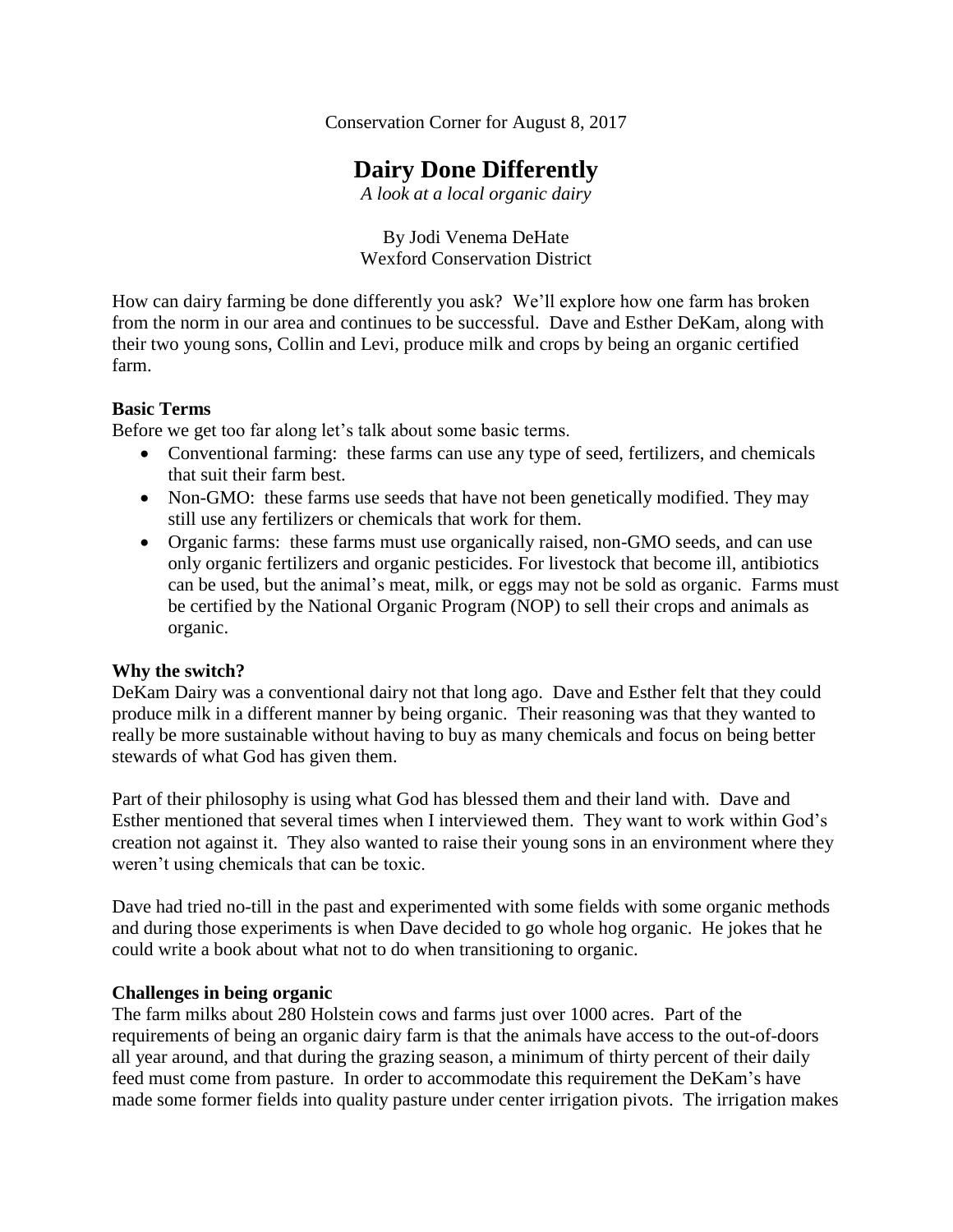sure that the pasture stays green during the growing season. The cows are rotated through the pastures to make sure it provides optimal forage for them.

The farm raises corn, oats, peas, rye, soybeans, spelt, sorghum, triticale, and alfalfa/grass hay for their cows. Weeds tend to be the biggest problem in the establishment of the hay fields and in corn. Tillage is the answer to most of their problems. They also use a flame burner – a fun tool that burns weeds between corn rows. They have found that precise timing in using the cultivation tools and having balanced soils is key to raising organic crops successfully.

Insect pests can be an issue too. Dave had a problem with armyworms in their hay crop one year and by the time he had gotten an organically-approved pesticide, the beneficial insects had taken care of the armyworms.

Another challenge is getting enough nitrogen to the corn crop. Corn requires quite a bit of nitrogen to grow. A lot of organic sources of fertilizer other than manure are pretty low in nitrogen. Good manure management, compost, chicken litter, and cover crops have helped them address this issue.

## **How about those cows?**

Paying attention to detail is key on any dairy farm, but it really pays off on an organic dairy farm. Noticing small changes in animals can help stave off more serious illnesses. The DeKam's use some natural remedies on both the calves and the cows. They will use antibiotics as a last resort, but then the animal needs to be sold since the organic program does not allow any animals that have had antibiotics to stay on the farm.

By using different fertilizers, amendments, and with the cows on pasture, Dave has noticed that his cows are healthier and have better longevity. Like most dairy farms, the farm does use artificial insemination for breeding their cows. However, organic farms may not use the hormone shots that synchronize a cow's reproduction system, so he's using visual cues to know when a cow is ready to breed. Again, this requires more detailed management and really knowing your cows.

#### **Is there room for growth in organic?**

The DeKam's milk goes to the Organic Valley cooperative, which also picks up milk from several other mainly Amish farms in the surrounding area. The green "USDA Organic" label found on this milk is the consumer's assurance that the farms that produced the milk are inspected every year by a third party to ensure that the organic standards set by the USDA are being followed. This assurance is important to many people, and the forecast is for continued growth in the organic marketplace. That growth as well as price stability are big advantages for organic farmers.

#### **Separation from conventional**

Corn easily cross pollinates between varieties. Since the DeKam's are smack dab in the middle of other dairy farms, Dave has to time his corn planting a little later than other farms in the area so that their corn does not cross pollinate with any corn that has been genetically modified. To be sure that cross-pollination hasn't occurred, the DeKam's feed may be tested for DNA from